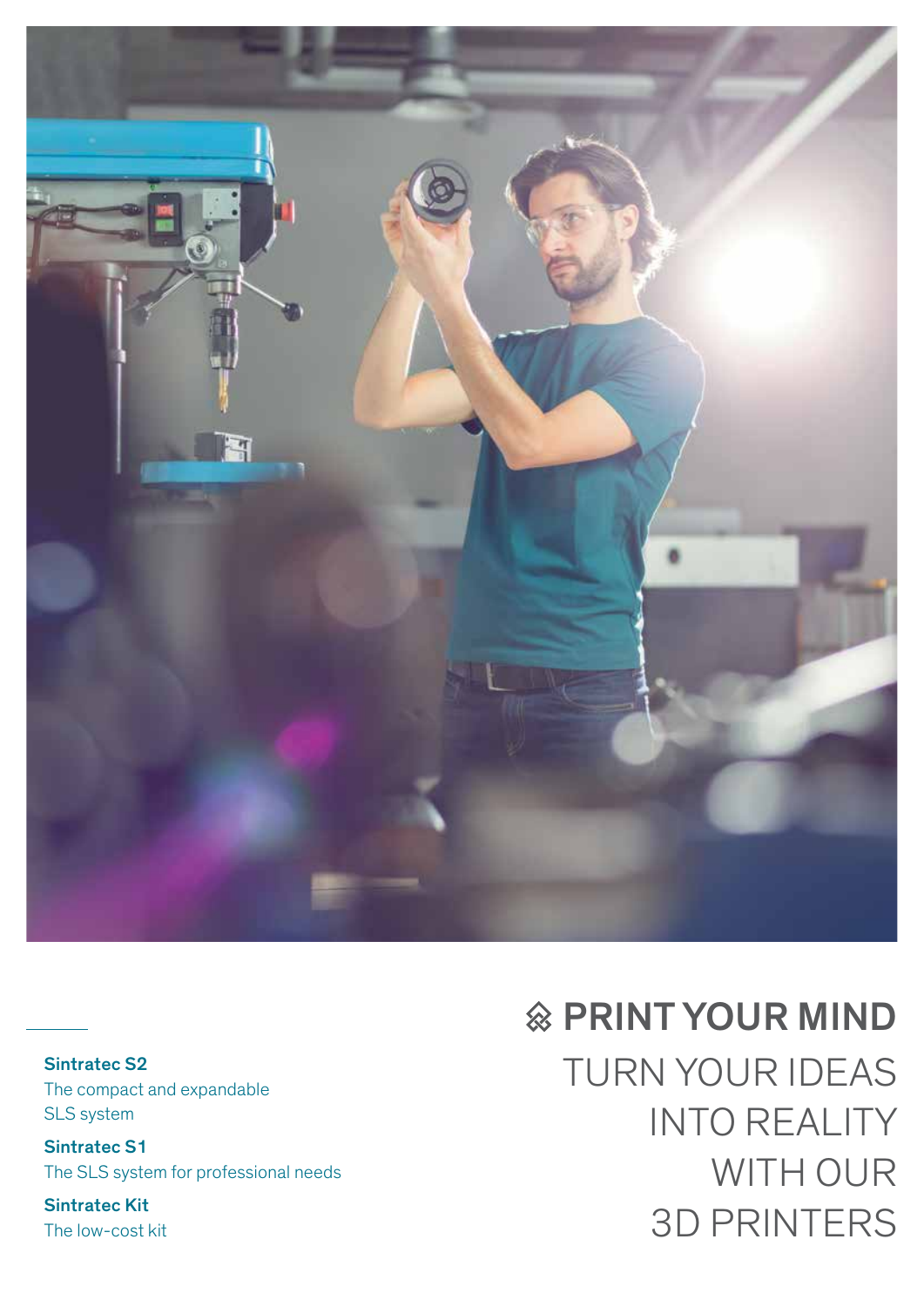#### SINTRATEC

### Dear Technology Community,

Our vision isn't just to make your design ideas tangible; it's also to give them the perfect shape and a flawless surface. We firmly believe that, with the help of Sintratec technology, tomorrow you'll be developing even better products, further optimizing your applications and therefore creating some key advantages. Your creativity should be given a free rein, and untapped potential in design and development should be unleashed. It's all about breaking down existing barriers between the ideas in your head and implementing them in reality – no matter whether you're dealing with a batch size of one or one thousand. We're moving a huge step toward achieving this vision with Sintratec S2, our brand-new manufacturing solution. Welcome to the world of additive manufacturing!



# BREAK DOWN THE BARRIERS!

### 04 SINTRATEC S2

The compact and expandable SLS system

### 12

SINTRATEC S1 The SLS system for professional needs

### 16 SINTRATEC KIT The low-cost kit

20 MATERIALS Polymer or elastomer

### 22

THE COMPANY We guide you into the future of additive manufacturing



Christian von Burg Co-Founder and CTO of Sintratec AG

Dominik Solenicki Co-Founder and CEO of Sintratec AG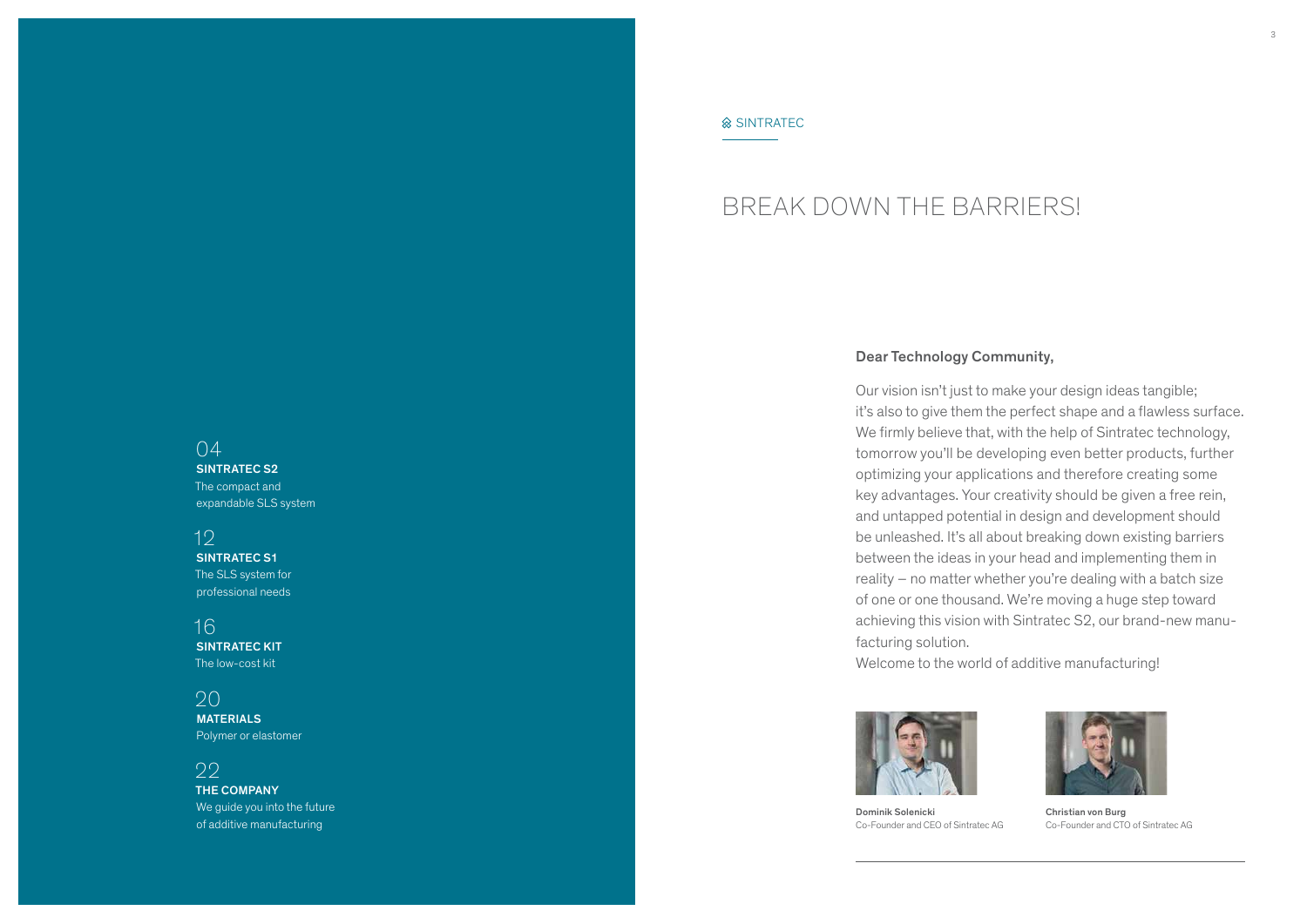

<sup>⊗</sup> SINTRATEC S2

### SEMI-AUTOMATIC, FLEXIBLE AND EXPANDABLE

With Sintratec S2, the new scalable compact system, you can turn your ideas into reality within a short period of time, layer by layer, at high speed. The modular SLS production system can be expanded as needed, and adapts perfectly to your needs. Harness previously unimagined potential in professional prototyping and optimize your applications.

The processes of material preparation, printing and depowdering are integrated in a closed and semi-automatic system, which is new and unique in the field of selective laser sintering.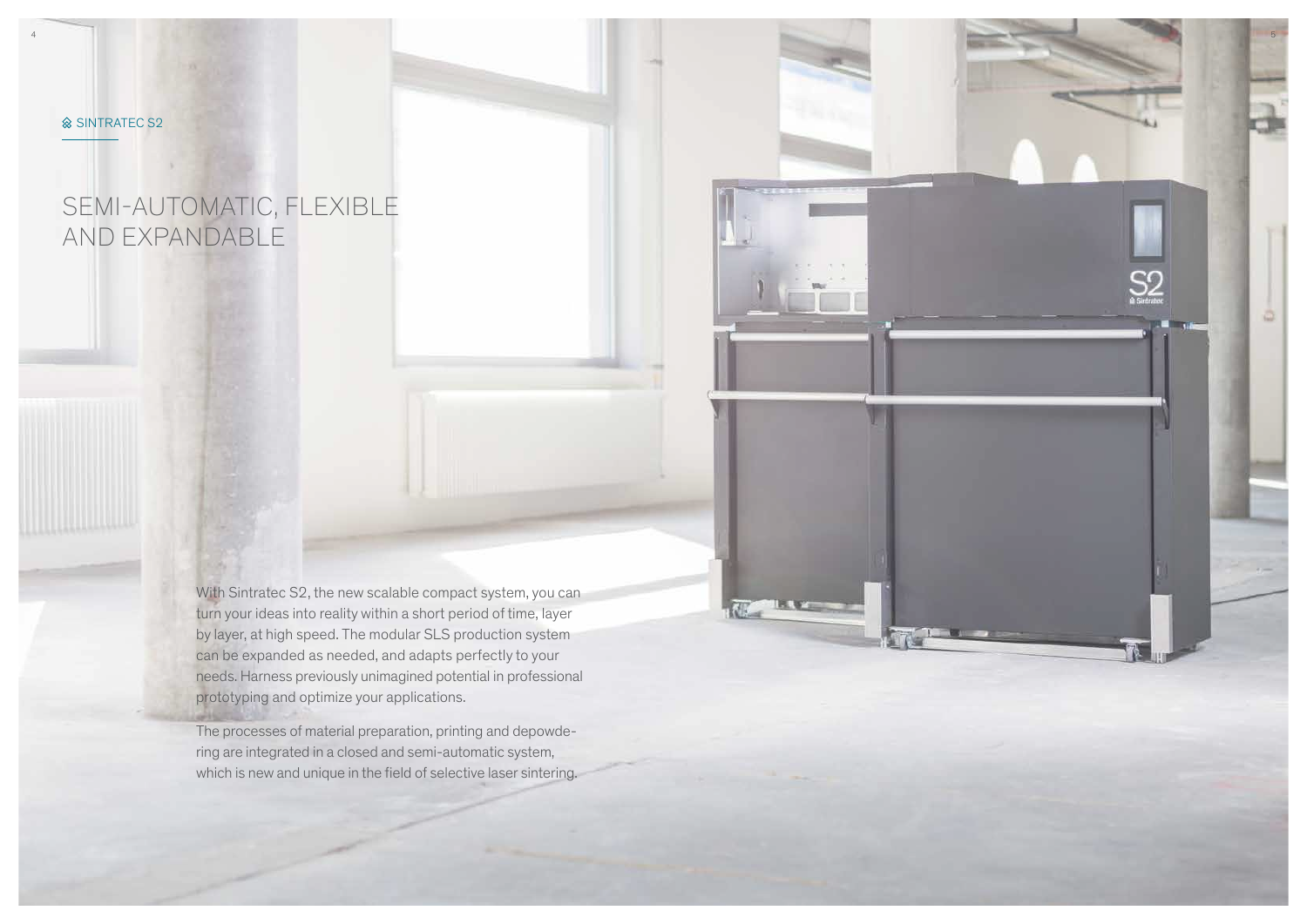Sintratec S2, the affordable all-in-one solution, allows you to minimize downtimes and benefit from cost-effective operation. You can carry out a material change within a short space of time; tedious cleaning processes are a thing of the past.

#### $\otimes$  SINTRATEC S2

## MODULARLY DESIGNED AND SELF-CONTAINED

The selective laser sintering system consists of the Laser Sintering Station (LSS), the Material Core Unit (MCU) and the Material Handling Station (MHS). With the additional modules – the Sintratec Blasting Station (a blasting cabinet), the Sintratec Polishing Station (a magnetic tumbler) and the Sintratec Vortex Unit (a powder management module) – you get a uniquely self-contained process system for additive manufacturing.

- 1) Sintratec S2 Laser Sintering Station (LSS)
- 2) Sintratec S2 Material Core Unit (MCU)
- 3) Sintratec S2 Material Handling Station (MHS)
- 4 Sintratec Blasting Station
- 5 Sintratec Polishing Station
- 6 Sintratec Vortex Unit

Once high-quality SLS printing is complete, the printed objects are conveniently and cleanly depowdered. Both the blasting unit and the magnetic tumbler help to create a refined surface. The ingenious Material Core Unit allows you to easily switch from one print material to another. Thanks to the modular system design, you can expand your SLS machinery as needed.

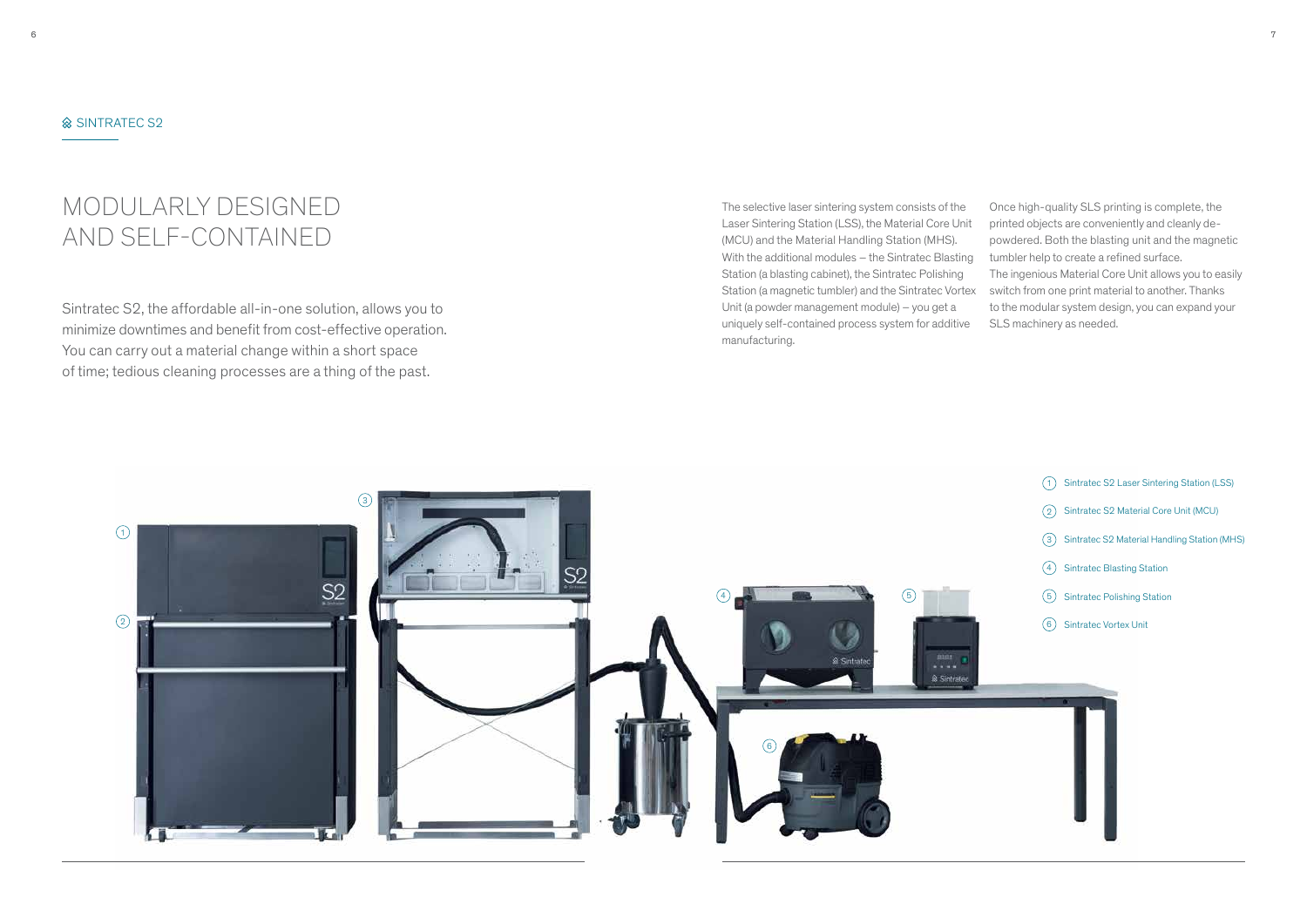#### SINTRATEC S2 LASER SINTERING STATION (LSS) SINTRATEC S2 MATERIAL HANDLING STATION (MHS)



X-Y laser scanning system for fast printing High-resolution camera for real-time evaluation Touchscreen for direct operation Network connection for remote control and monitoring Contactless point measurement for powder surface temperature control

Multi-zone heating

Weight Less than 100 kg Power supply 230 V | 2 kW max

Height  $\times$  width  $\times$  depth  $1,500 \times 1,000 \times 750$  mm

The Sintratec Laser Sintering Station's cylindrical printing volume means you get consistent and homogeneous printing results. You can follow your print job live at any time and evaluate the surface of the individual printed layers in real time with the integrated 4K camera. The precise laser scanning system enables improved repeat accuracy and fast printing processes. The sophisticated heating system gives your SLS parts a high-quality surface finish.

- Faster printing due to a shorter preparation time
- Precise laser scanning system
- Eight controlled heating zones for optimum printing processes



You no longer need additional equipment for screening used print materials for reprocessing – and it's all thanks to the efficient screening function in the Sintratec Material Handling Station. The freely accessible work area with an air filtration system gives you a clear view of the object to be depowdered, which also allows for a clean working environment.

- No additional tools needed to screen the print material
- High visibility when depowdering the parts
- Touchscreen-based operation

Weight Less than 100 kg Power supply 230V | 1.5 kW max

Height  $\times$  width  $\times$  depth  $1,650 \times 1,000 \times 750$  mm

Air filtration system High-resolution camera for real-time evaluation Touchscreen for direct operation Network connection for remote control and monitoring Integrated screening function Integrated mixing function

Integration with Sintratec Vortex Unit

#### TECHNICAL SPECIFICATIONS TECHNICAL SPECIFICATIONS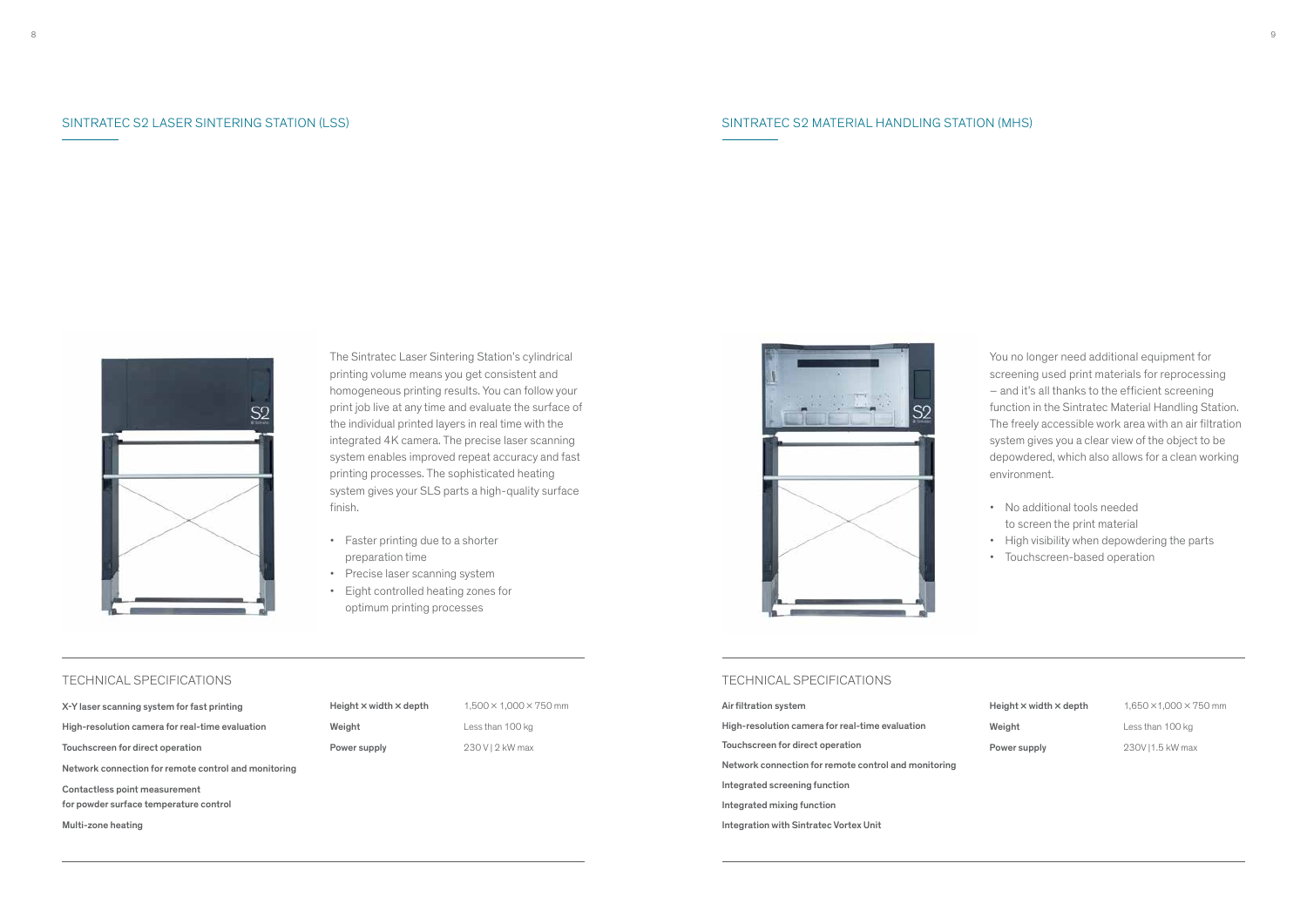#### SINTRATEC BLASTING STATION

The Sintratec blasting unit creates visually appealing SLS workpieces with an improved surface quality in a short amount of time.

- Dust-free work thanks to full circumferential seals on the cover frame and door frame
- 12 V fluorescent tubes with 230 V power supply unit and external switch for excellent visibility
- Suitable for different blasting materials such as quartz, glass beads and plastic beads

#### SINTRATEC S2 MATERIAL CORE UNIT (MCU)

The mobile Sintratec Material Core Units with an integrated powder mixing function ensure convenient powder handling. Several units allow you to increase the material variety and reduce downtimes.

- High level of process reliability
- Optimum mixing ratio
- Automatic powder detection
- Integrated multi-zone heating for build cylinders
- Two internal powder tanks for quick layer changeover
- Integrated re-coating system (coordinated to powder)

 $870 \times 550$  mm

External dimensions  $290 \times 290 \times 340$  mm Speed 2,800 revolutions per minute (rpm)

### SINTRATEC POLISHING STATION

Creating smooth surfaces on your SLS workpieces is simple and convenient with the Sintratec magnetic tumbler. The stainless steel magnetic polishing pins seal surface impurities, creating an improved finish within a short period of time.

- Autonomous and compact system
- Sealing of surface impurities
- Several components can be processed at the same time

Weight 20 kg

\*Effective printing range depends on the application and material

| Build cylinder height                | 400 mm                       |
|--------------------------------------|------------------------------|
| Build cylinder diameter              | $160$ mm <sup>*</sup>        |
| Height $\times$ width $\times$ depth | $1.100 \times 870 \times 55$ |
| Weight                               | Less than 100 kg             |

| <b>Working pressure</b>    | $28-$ |
|----------------------------|-------|
| Compressed air connection  | 3/8"  |
| Internal dimensions        | 580   |
| <b>External dimensions</b> | 590   |
| Weight                     | 17.2  |
|                            |       |

-8 bar  $1 \times 480 \times 300$  mm  $\times$  485  $\times$  490 mm  $25$  kg



Included in the Sintratec S2 Material Handling Station (MHS)





### SINTRATEC VORTEX UNIT

Removing excess and used powder is a piece of cake with the professional powder management module. Powder that has already been used is collected, sieved and made available for the next print jobs.

- Single-motor wet and dry vacuum cleaner
- High-efficiency cyclone pre-separator
- Anti-static industrial vacuum cleaner

Weight Approx. 20 kg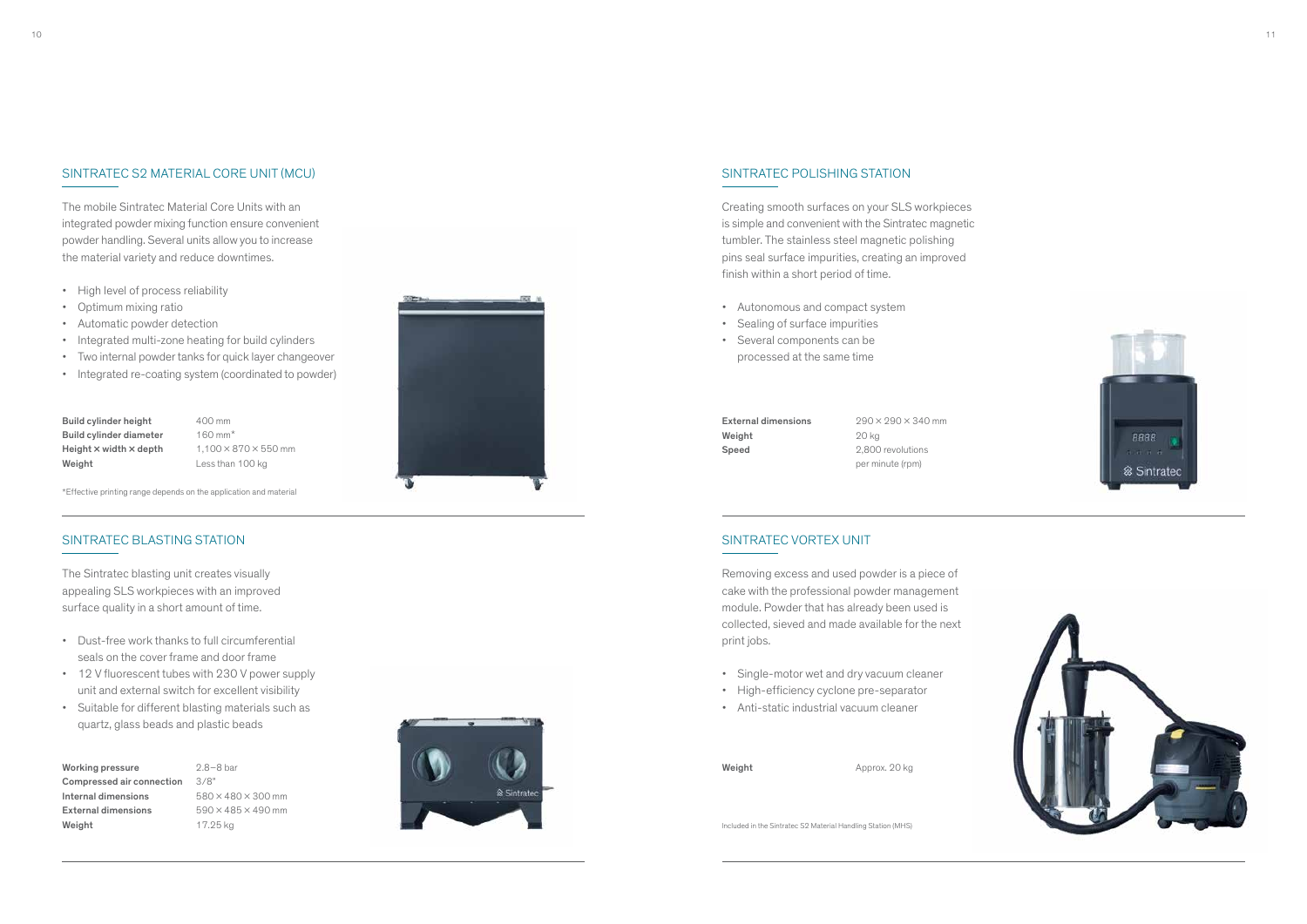- TECHNICAL SPECIFICATIONS
- Print volume *(maximum)* 130 x 130 x 180 mm Print volume *(recommended)* 110 x 110 x 160 mm Layer height 100 μm Height  $\times$  width  $\times$  depth  $757 \times 670 \times 365$  mm Weight 67 kg **Delivery state Delivery state** Ready to print Power connection 230 V Maximum power consumption 1.9 kW
- 
- 
- 
- 
- 
- 
- 
- 
- 
- 
- 
- 
- 
- 
- 
- 
- 
- 
- 

 $2.8$ 

# THE SLS SYSTEM FOR PROFESSIONAL NEEDS

#### Laser sintering is a recognized method in industrial additive manufacturing. Thanks to the Sintratec S1's diode laser, you achieve particularly high-resolution printing results. With Sintratec technology, you create high-quality objects that are tailored precisely to your needs.

The integrated "Sintratec Central" software helps you to achieve perfect printing results.

This user-friendly software means you've got your printing processes under control at all times.

The Sintratec S1 was developed to meet the specific needs and requirements of an extremely wide range of industries. In addition to aviation, the automotive industry, medical technology and industrial manufacturing, the Sintratec S1 is also used at universities and research institutes.

The Sintratec S1 allows you to perfectly turn your digital 3D objects into reality. The integrated laser sintering technology allows you to create highly complex and functional parts with virtually unlimited freedom in terms of shape – from rapid prototyping to very small batches.



#### Functional Prototype

Virtually unlimited freedom in terms of shape during engineering: Bosch uses this highly stretchable object as a basis for creating individually adaptable designs for a medical technology application.

Functional Part This microphone, climate sensor and antenna holder was designed by Elekon AG. This part is used in a measuring instrument for the observation of bats.

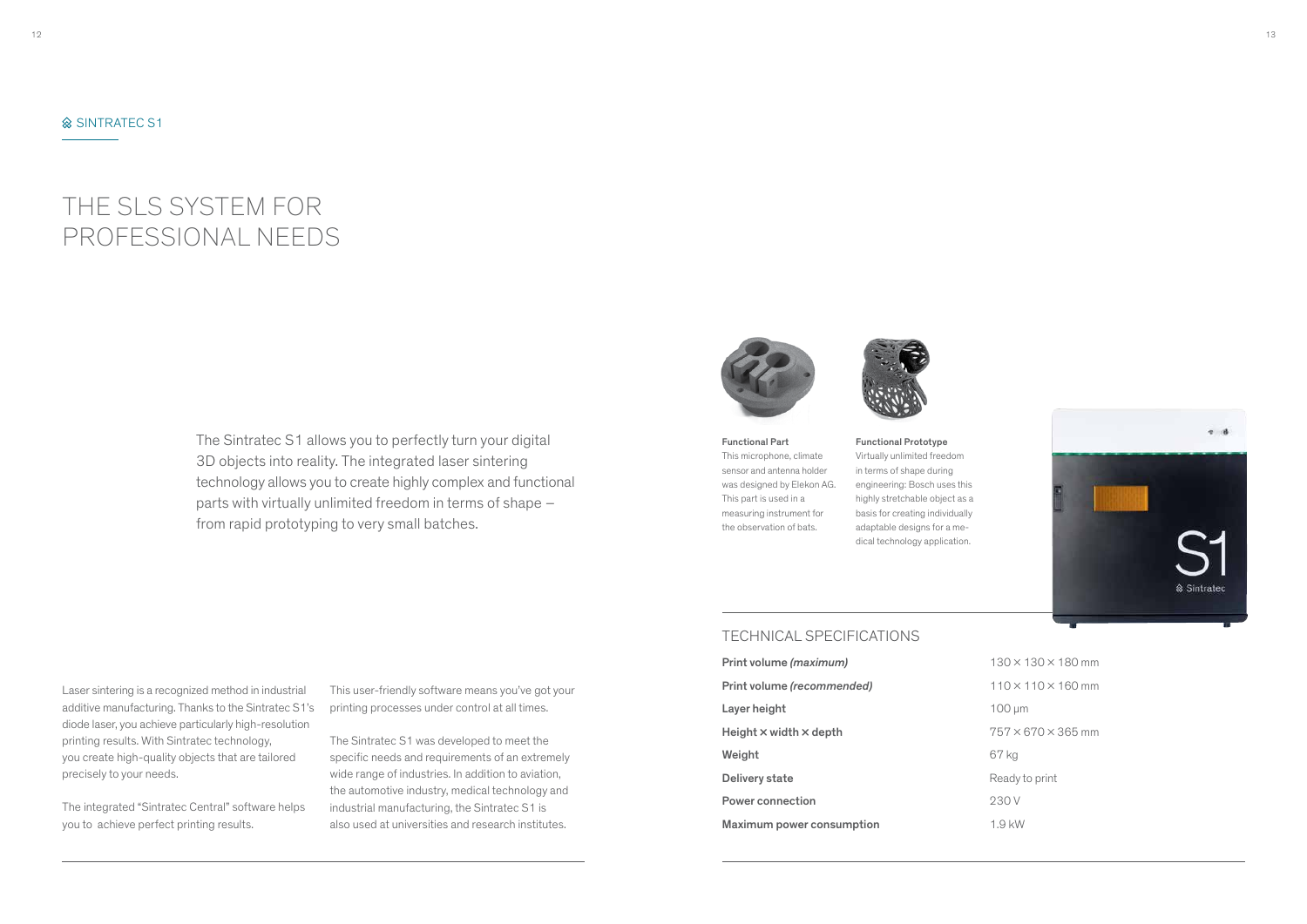Hugo Arnold Head of Prototyping Laboratory Geberit, Switzerland



## "3D-PRINTED MATERIAL WITHSTANDS A WATER PRESSURE OF 48 BAR."



### **EGEBERIT**

Cyrill Aemisegger Head of Technology EEM AG, Switzerland



Everything that EEM AG does focuses on the person and its spine. The Swiss company develops, produces and sells ergonomic chairs under the *grow concept* brand.

EEM AG has set a goal of improving peoples' quality of life and increasing companies' economic efficiency with innovative products and services. In the healthcare industry, products are increasingly being adapted to customers' individual needs, which is why there is a growing need for parts that simply aren't available as "ready-made" solutions, but instead are tailor-made specifically to suit the user's requirements. Cyrill Aemisegger, Head of Technology at EEM AG: "Using the Sintratec S1, we can quickly turn our new ideas into reality and immediately put them to the test."

In addition to making customized components and small series production batches, EEM AG also uses Sintratec technology for development processes in mold construction. For example, before a complex injection mold is produced for mass production, EEM checks the function and design of 3D-printed prototypes. Cyrill Aemisegger sums it up: "The Sintratec S1 runs day and night at our company."

# "A CUSTOM-MADE CHAIR FOR EACH PATIENT."



#### **IIIeemagilli**

#### SINTRATEC S1 – USER TESTIMONIALS

Geberit uses various 3D printers to make functional prototypes. The company is thrilled with the components printed with the Sintratec S1.

Since most Geberit products come into contact with water, it's not just important these prototypes are watertight; they also need to withstand strong water pressure.

Hugo Arnold, Head of Geberit's Prototyping Laboratory, remembers: "After Sintratec sent us an internal pressure body, we were able to perform the first tests that were important to us. And the results were surprisingly good. To perform these tests, we mounted the part on an open pipe, let water flow in and then continuously increased the water pressure until the part burst. We compared the pressure it withstood to parts built with other devices. We were surprised that the part printed by a Sintratec S1 withstood 30 bar of water pressure. But what made us even happier was that Sintratec asked us to conduct a second test once new software and firmware had been implemented. The improvements were impressive. The new part now burst at a water pressure of 40 bar. After visiting Sintratec, we at Geberit were completely convinced by the 3D printer manufacturer's professionalism and products. That's when we ordered our Sintratec S1. We've been continuously conducting further research with the machine since then, and the parts printed with the S1 now even withstand 48 bar of water pressure."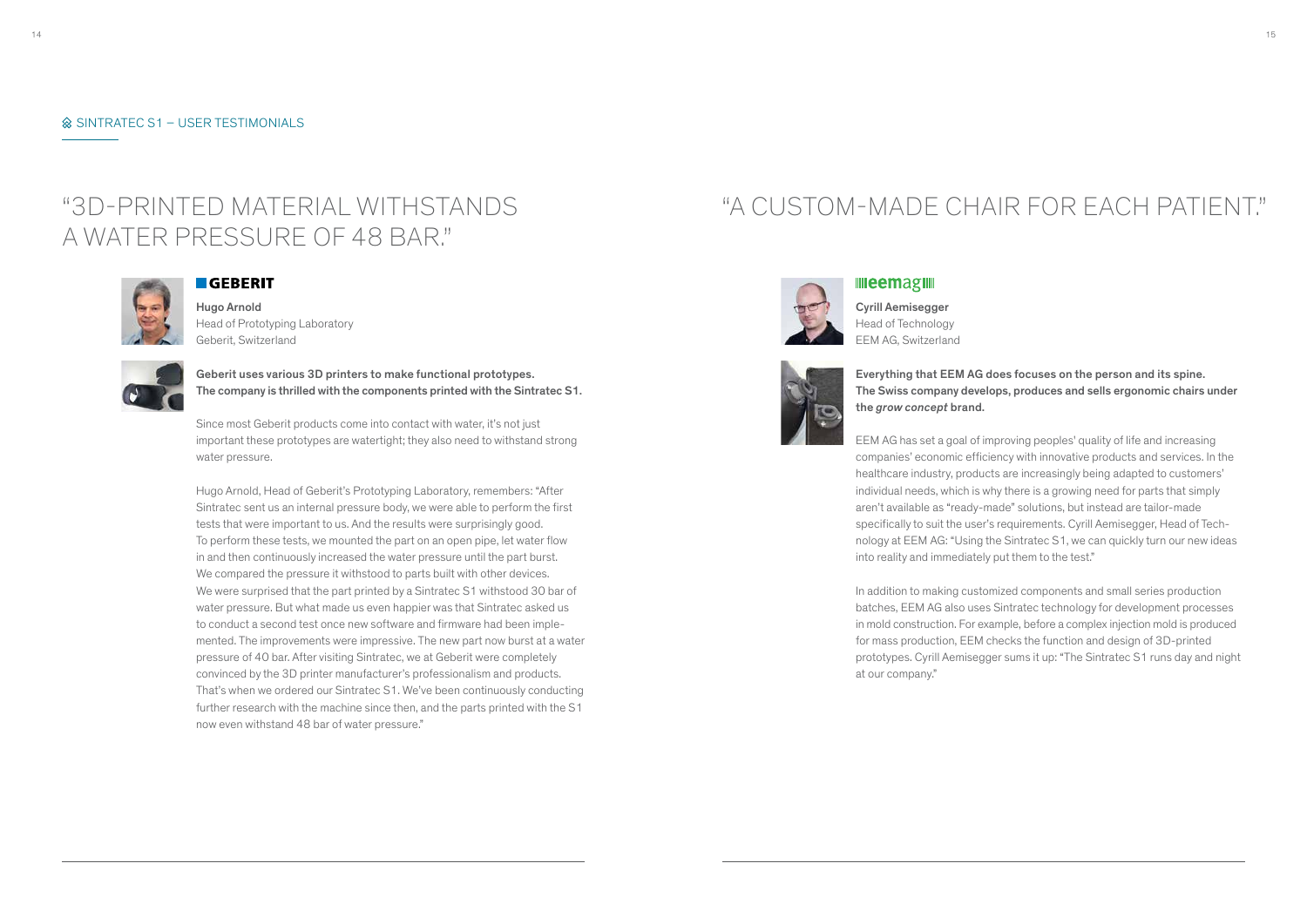#### **& SINTRATEC KIT**

### THE LOW-COST KIT

#### TECHNICAL SPECIFICATIONS

- Print volume *(recommended)* 90 × 90 × 90 mm
- Layer height 100 μm
- 
- Weight 28 kg
- Delivery state Kit
- Installation time (1 person) Approx. 4 days
- 
- Max. power consumption 1.7 kW

Laser sintering is a recognized method in industrial additive manufacturing. The Sintratec Kit – the only SLS kit of its kind in the world – helps you to take the ideal first step into the world of selective laser sintering – at an affordable price.

Thanks to the Sintratec Kit's diode laser, you achieve particularly high-resolution printing results.

With Sintratec technology, you create high-quality objects that you can tailor precisely to your needs.

The integrated "Sintratec Central" software helps you achieve perfect printing results. This userfriendly software means you've got your printing processes under control at all times.



- Print volume *(maximum)* 110 x 110 x 110 mm
	-
	-
- Height  $\times$  width  $\times$  depth 600  $\times$  520  $\times$  380 mm
	-
	-
	-
- Power connection 230 V or 110 V AC
	-

Functional Prototype ETH Zürich designed this component for a geoscientific test apparatus that measures the permeability of a substrate or a rock.

Functional Part To ensure that the robots don't scratch visually perfect parts, Samuel Werder AG has developed these sensitive yet stable grippers made of flexible material.

Would you like to bring crazy design concepts to life? The Sintratec Kit allows you to easily print high-quality objects in a virtually unlimited range of shapes. It's the perfect introduction to the world of additive manufacturing.



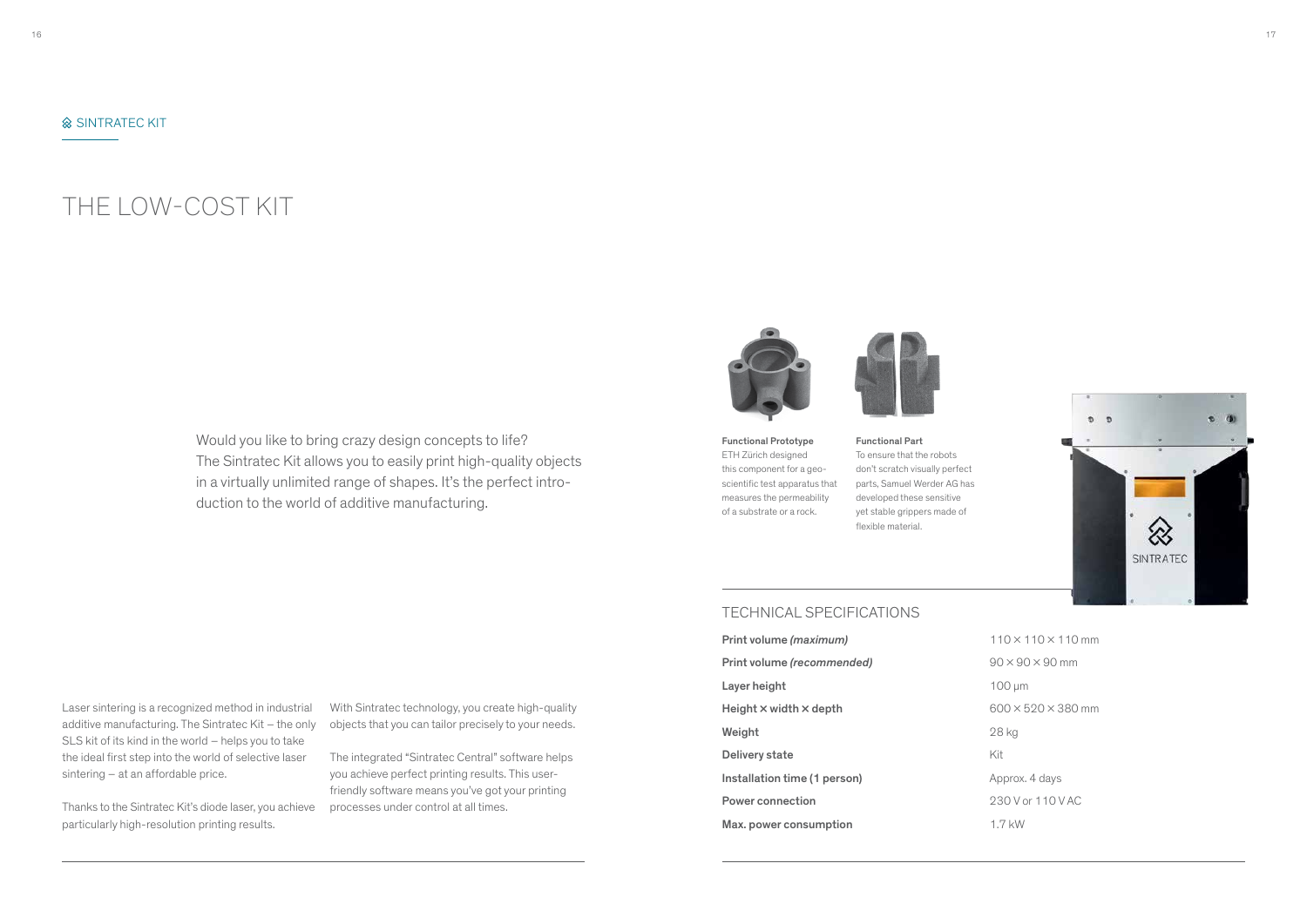Fabrizio Fina PhD student FabRx, United Kingdom



FabRx is a spin-off company from University College London (UCL) and is a leading developer of 3D-printed pharmaceuticals. The company uses two Sintratec Kits, among other things, to make what are known as "printlets" (3D-printed tablets).

FabRx decided to buy this kit because the parameters of the Sintratec Kit can be set at will. After all, printing of pharmaceuticals requires specific parameter settings. If this is not done correctly, the pharmaceuticals and excipients run the risk of being completely degraded. "With the Sintratec Kit, parameters like laser speed and temperature can be adjusted precisely to meet our needs," explains Fabrizio Fina, a PhD student at University College London.

The SLS method is used to print pharmaceuticals with several active ingredients in a wide range of shapes, sizes, colors and textures to make them more attractive to various patient groups, particularly children and the elderly. "We are the first research group in the world to conduct research into using selective laser sintering to print oral formulations," says Fabrizio Fina. FabRx's work was published in the International Journal of Pharmaceutics. The spin-off company also won the TCT Start-Up Award with the project. Fabrizio Fina: "Because of the surprising printing results, we've just bought a second Sintratec Kit."

 $\otimes$  SINTRATEC KIT – USER TESTIMONIALS

### "WE CAN PRODUCE MADE-TO-MEASURE PILLS."



### **O**FabRx

## "PARTS AREN'T SCRATCHED DURING HANDLING."



### verder

Claude Werder Owner and Chairman of the Board Samuel Werder AG, Switzerland



Werder Feinwerktechnik AG manufactures components for an extremely wide range of industries. To ensure that the surface of delicate parts don't end up damaged, the Swiss company prints workpiece grippers

with the Sintratec Kit.

The workpiece grippers need to have different characteristics depending on the sensitivity of the workpiece and the processing step. For example, the softest possible grippers should be used for workpieces that are easily scratched. Sandblasting, on the other hand, requires hard, stable grippers. This makes the gripper production process complex.

Claude Werder, Owner and Chairman of the Board of Samuel Werder AG: "With the laser sintering process perfected by Sintratec, unimaginable possibilities have all of a sudden opened up to us, and brand-new solutions are being created." SLS technology allows the creation of complex objects with an almost unlimited variety of shapes – objects that can also withstand mechanical stress and are stable over the long term. Furthermore, because the parameters of the Sintratec Kit can be freely configured, the properties of the printed parts, such as hardness and flexibility, can be precisely controlled and optimally matched to suit the requirements of the workpiece in question. Claude Werder adds: "Since these unique items are only ever needed in small quantities, it just makes good economic sense to make them using SLS 3D printing."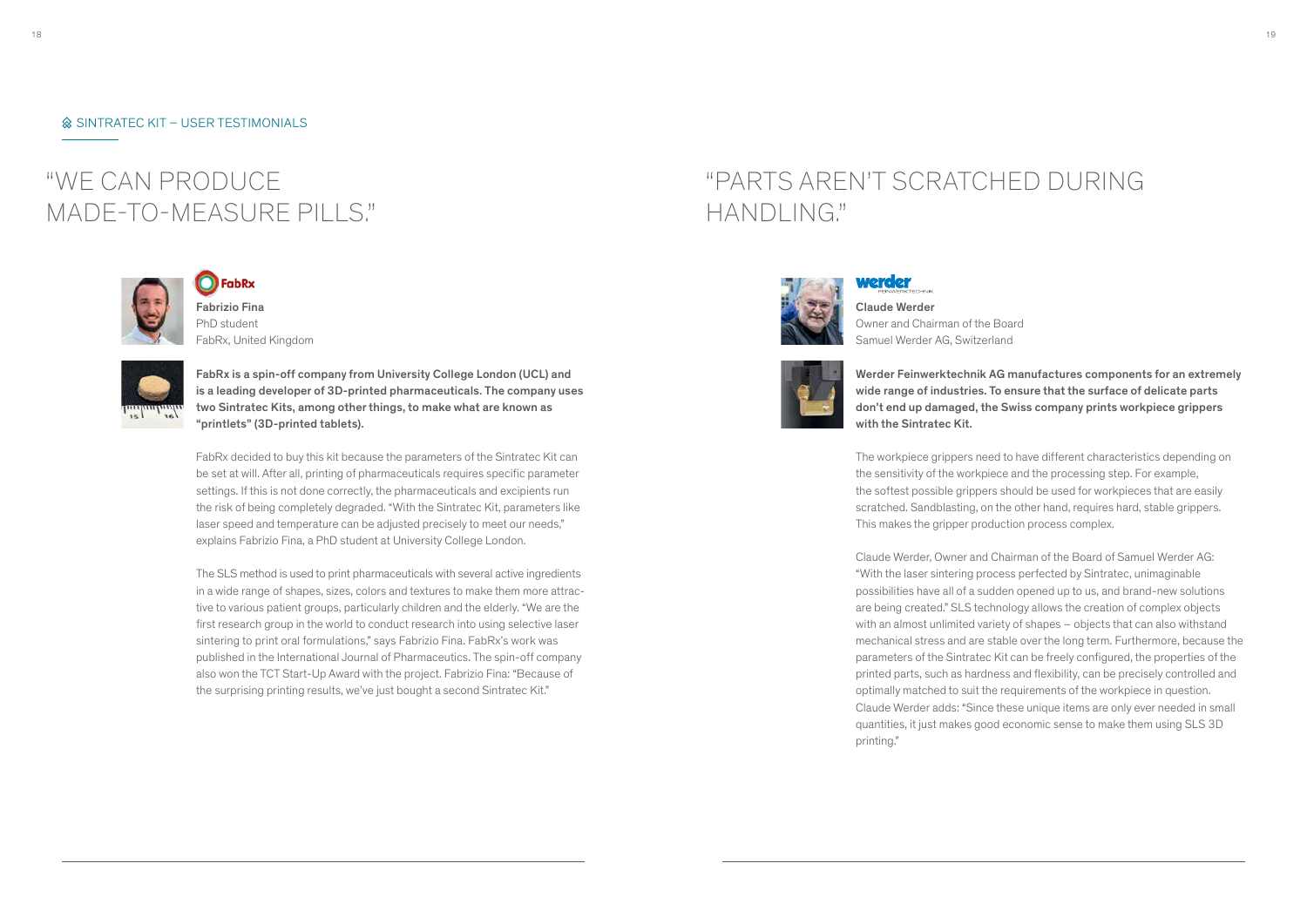# POLYMER OR ELASTOMER: TWO FIRST-CLASS MATERIALS

#### SINTRATEC PA12

Sintratec PA12, the high-tech polymer, was specifically developed for use in additive manufacturing. The anthracite-colored powder guarantees a high level of stability and a high resolution, even in the case of fine and complex objects. The surface of the printed components can be soaked in a chemical bath if needed.

Color **Anthracite** Particle size **Approx. 60 μm** Melting point 180 °C

**Main material** Polyamide 12

Functional prototype of a basic design for a soil measuring instrument.



Functional prototype of a complex object for medical technology.

Print high-quality parts that can be used as functional prototypes in mechanically demanding applications or that can be directly installed as components. On the one hand, Sintratec PA12 is a first-class industrial polymer powder (nylon). It's suitable for precise objects that have to be stiff

and temperature-resistant and need to have a long service life. Components can be excellently mechanically reworked. On the other hand, with the new Sintratec TPE elastomer powder, you can produce precise objects that are highly elastic.



Using our two powder materials, you can produce objects with a wide variety of geometries and stresses and different properties.



### SINTRATEC TPE

Sintratec TPE, the elastomer powder, was developed to print rubbery, highly flexible parts. The material is surprisingly stretchy and retains its shape well. It therefore offers the ideal characteristics for applications with dynamic components that have to return to their exact original shape after being stretched.

Main material **Elastomer** Color Anthracite Particle size **Approx.** 50 μm Melting point 110 °C

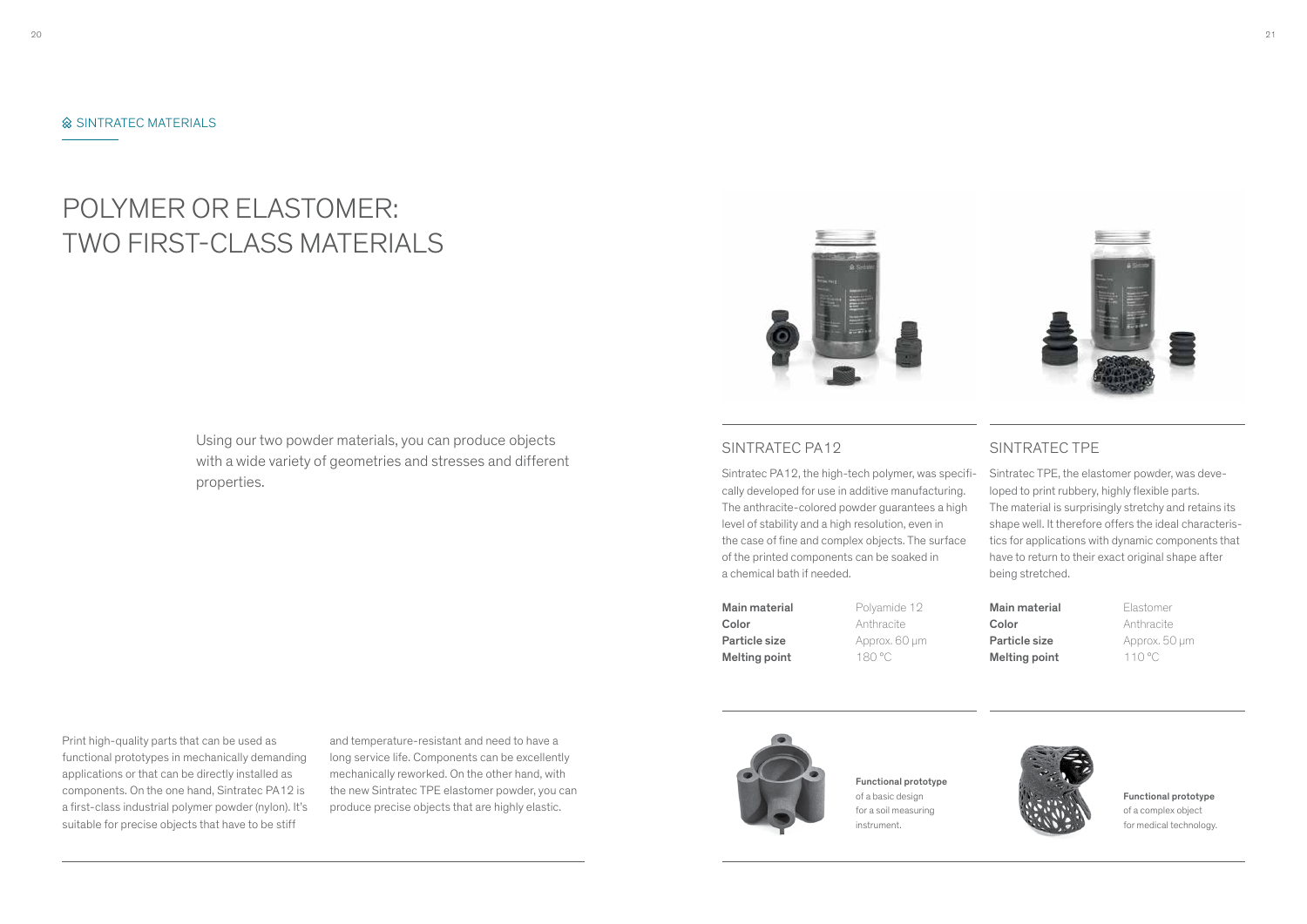# WE GUIDE YOU INTO THE FUTURE OF ADDITIVE MANUFACTURING

Our compact selective laser sintering systems process high-grade polymer materials in an additive process, which we then use to print heavy-duty and temperature-resistant objects. The technology we develop allows users from a wide range of

industries to create complex objects that meet the highest demands in a wide range of shapes. Our technology is successfully used around the world in various industries and at research institutes and universities.

We are Sintratec, a Swiss developer and manufacturer of SLS 3D printers for professional use. Founded in 2014 as a start-up company, we have taken the decisive step toward becoming a respected technology company.

Last updated: 11/2018. We reserve the right to make technical changes. Delivered products may differ from the illustrations provided in this brochure.